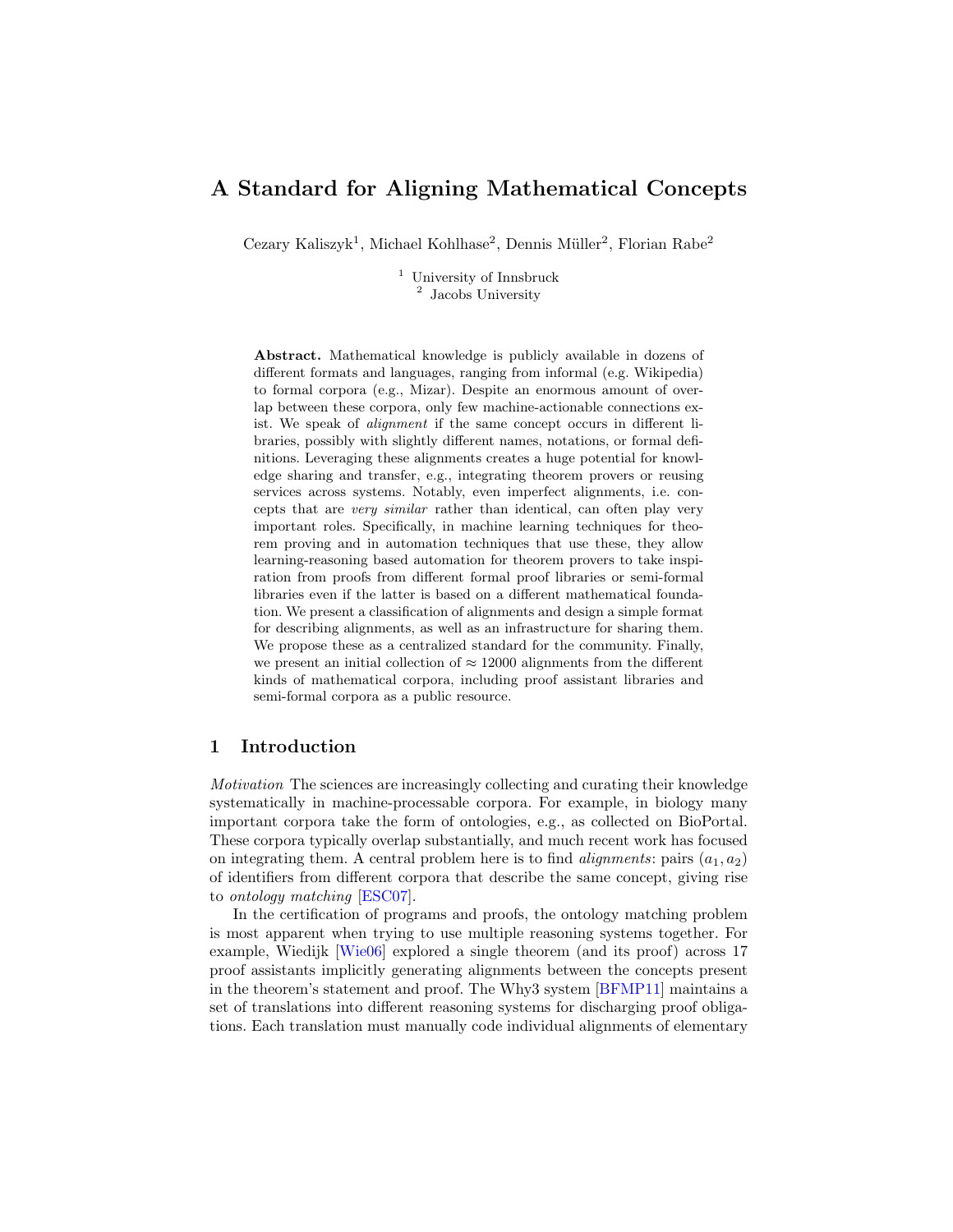concepts such as integers or lists in order to fully utilize the respective system's automation potential. But automating the generation and use of alignments, which would be necessary to scale up such efforts, is challenging because the knowledge involves rigorous notations, definitions, and properties, which leads to very diverse corpora with complex alignment options. This makes it very difficult to determine if an alignment is perfect (we will attempt to define this notion in the next section), or to predict whether an imperfect alignment will work just as well or not at all.

Alignment use cases Many practical services are enabled by alignments:

- Simultaneous browsing of multiple corpora. This is already enabled (so far for a limited number of corpora) by our system presented in Section [5.](#page-11-0)
- Imperfect alignments can be used to search for a single query expression in multiple corpora at once. This has been demonstrated in the Whelp search engine  $[AGC^+04]$  $[AGC^+04]$  where Coq and Matita shared the URI syntax with the basic Calculus of Constructions constants aligned, as well as by the Math-WebSearch engine [\[KR14\]](#page-15-2).
- Statistical analogies extracted from large formal libraries combined with imperfect alignments can be used to create new conjectures and thus to automatically explore a logical corpus [\[GKU16\]](#page-15-3). This complements the more classical conjecturing and theory exploration mechanisms.
- Automated reasoning services can make use of alignments to provide more precise proof recommendations. The quality of the  $HOL(y)$ Hammer proof advice for HOL Light can be improved from 30% to 40% by using the imperfect alignments to HOL4 [\[GK15\]](#page-15-4).
- Translations between systems. [\[KK13\]](#page-15-5) uses more than 70 manually discovered alignments between HOL Light and Isabelle/HOL to obtain translated theorems that talk about target system constants and types. Note, that it is not necessary for the translation for the definitions of the concepts to be the same. It is enough if the same properties are provable or if they yield the same computational behavior. Consider the real numbers: In some HOL proof assistants they are defined using Cauchy sequences, while others use Dedekind cuts. The two structures share all the relevant real number properties. However, they disagree with respect to irrelevant properties, e.g., in the construction of the former usually a canonical Cauchy sequence for each real number is introduced. Despite this minor difference, we can use such an alignment in a logical translation [\[KK13\]](#page-15-5).
- Refactoring of proof assistant corpora. Aligning concepts across versions of the same proof corpus combined with statement normalization and consistent name hashing allowed discovering 39 symbols with equivalent defini-tions [\[KU15\]](#page-16-1) in the Flyspeck development  $[H<sup>+</sup>15]$  $[H<sup>+</sup>15]$ .

Automatic search for alignments Finding alignments, preferably automatically, has proved extremely difficult in general. There are three reasons for this: the conceptual differences between logical corpora found in proof assistants, computational corpora containing algorithms from computer algebra systems, narrative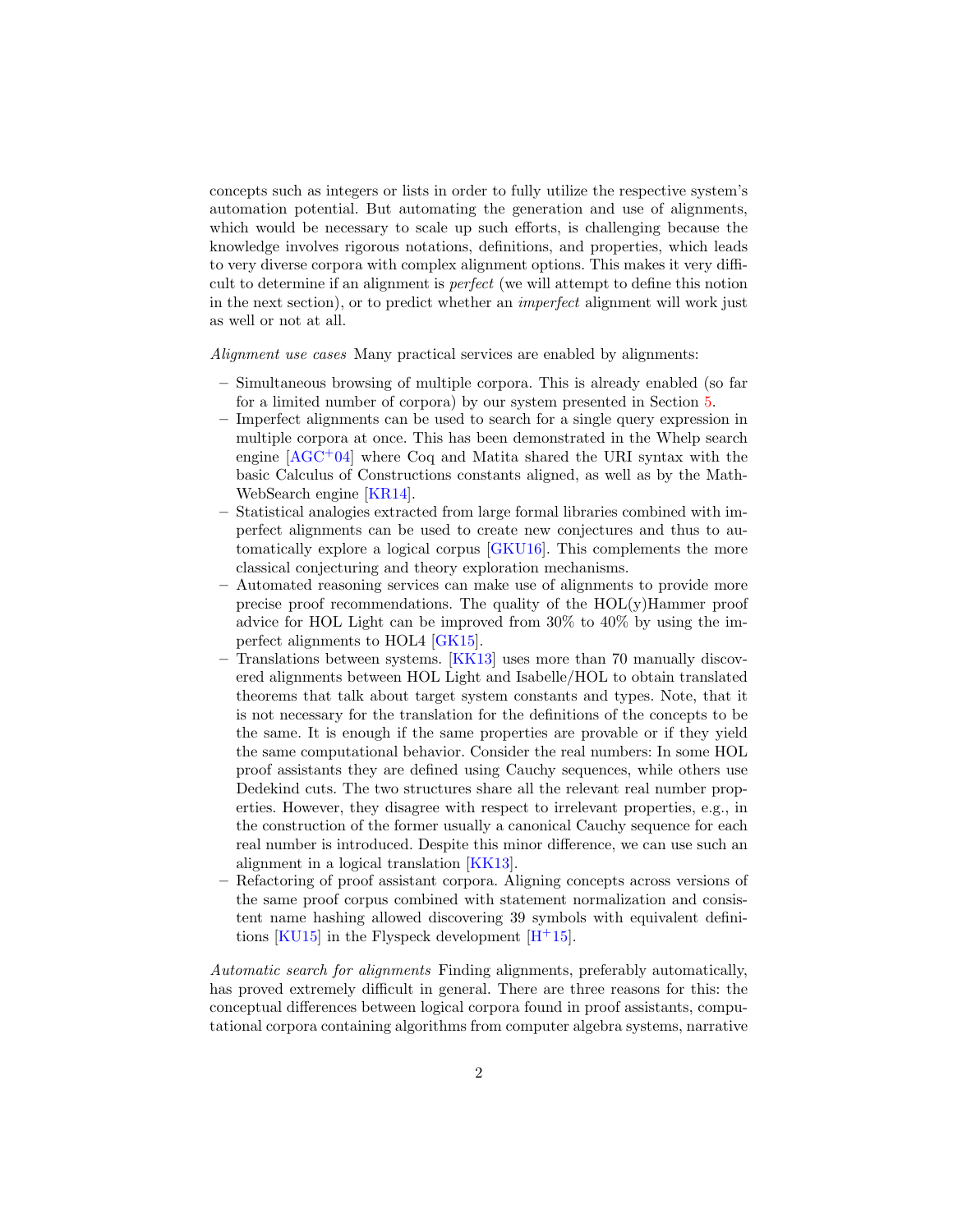corpora that consists of semi-formal descriptions from wiki-related tools; the diversity of the underlying formal languages and tools; and the differences between the organization of the knowledge in the corpora.

Recently, the second and third authors have developed heuristic methods for automatically finding alignments [\[GK14\]](#page-15-7) targeted at integrating logical corpora including HOL Light, HOL4, and Isabelle/HOL discovering 398 pairs of isomorphic concepts. We give here only a short overview of the construction. For each constant or type, all the theorems that talk about it in a library have the actual constant or type abstracted. This gives rise to patterns that do not mention the actual constants involved. Examples of such patterns are commutativity and distributivity, with thousands of unnamed patterns. A similarity score for constants in two libraries are introduced by considering the numbers of patterns they share. As most similar constants or types are mapped, the abstractions are recomputed, as more patterns can be shared, giving rise to an iterative process. The automatically found alignments have been manually inspected to optimize the scoring functions with further evaluation of the imperfect alignments performed using automated reasoning [\[GK15\]](#page-15-4).

Independently, Deyan Ginev built a library [\[GC14\]](#page-15-8) of about 50,000 alignments between narrative corpora including Wikipedia, Wolfram Mathworld, PlanetMath and the SMGloM semantic multilingual glossary for mathematics. For this, the NNexus system indexes the corpora and applies clustering algorithms to discover concepts.

Related Work Alignments between computational corpora occur in bridges between the run time systems of programming languages. Alignments between logical and computational corpora are used in proof assistants with code generation such as Isabelle [\[WPN08\]](#page-16-2) and Coq [\[Coq15\]](#page-15-9). Here functions defined in the logic are aligned with their implementations in the programming language in order to generate fast executable code from formalizations.

The dominant methods for integrating logical corpora so far have focused on truth-preserving translations between the underlying knowledge representation languages. For example, [\[KS10\]](#page-16-3) translates from Isabelle/HOL to Isabelle/ZF. [\[KW10\]](#page-16-4) translates from HOL Light to Coq, [\[OS06\]](#page-16-5) to Isabelle/HOL, and [\[NSM01\]](#page-16-6) to Nuprl. Older versions of Matita [\[ACTZ06\]](#page-14-1) were able to read Coq compiled theory files.  $[CHK<sup>+</sup>11]$  $[CHK<sup>+</sup>11]$  build a library of translations between different logics.

However, most translations are not alignment-aware, i.e., it is not guaranteed that  $a_1$  will be translated to  $a_2$  even if the alignment is known. This is because  $a_1$  and  $a_2$  may be subtly incompatible so that a direct translation may even lead to inconsistency or ill-typed results.  $[OS06]$  was — to the authors knowledge the first that could be parametrized by a set of alignments. The OpenTheory framework [\[Hur09\]](#page-15-11) provides a number of higher-order logic concept alignments. In [\[KR16\]](#page-15-12), the fourth and fifth author discuss the corpus integration problem and conclude that alignments are of utmost practical importance. Indeed, corpus integration can succeed with only alignment data even if no logic translation is possible. Conversely, logic translations contribute little to corpus integration without alignment data.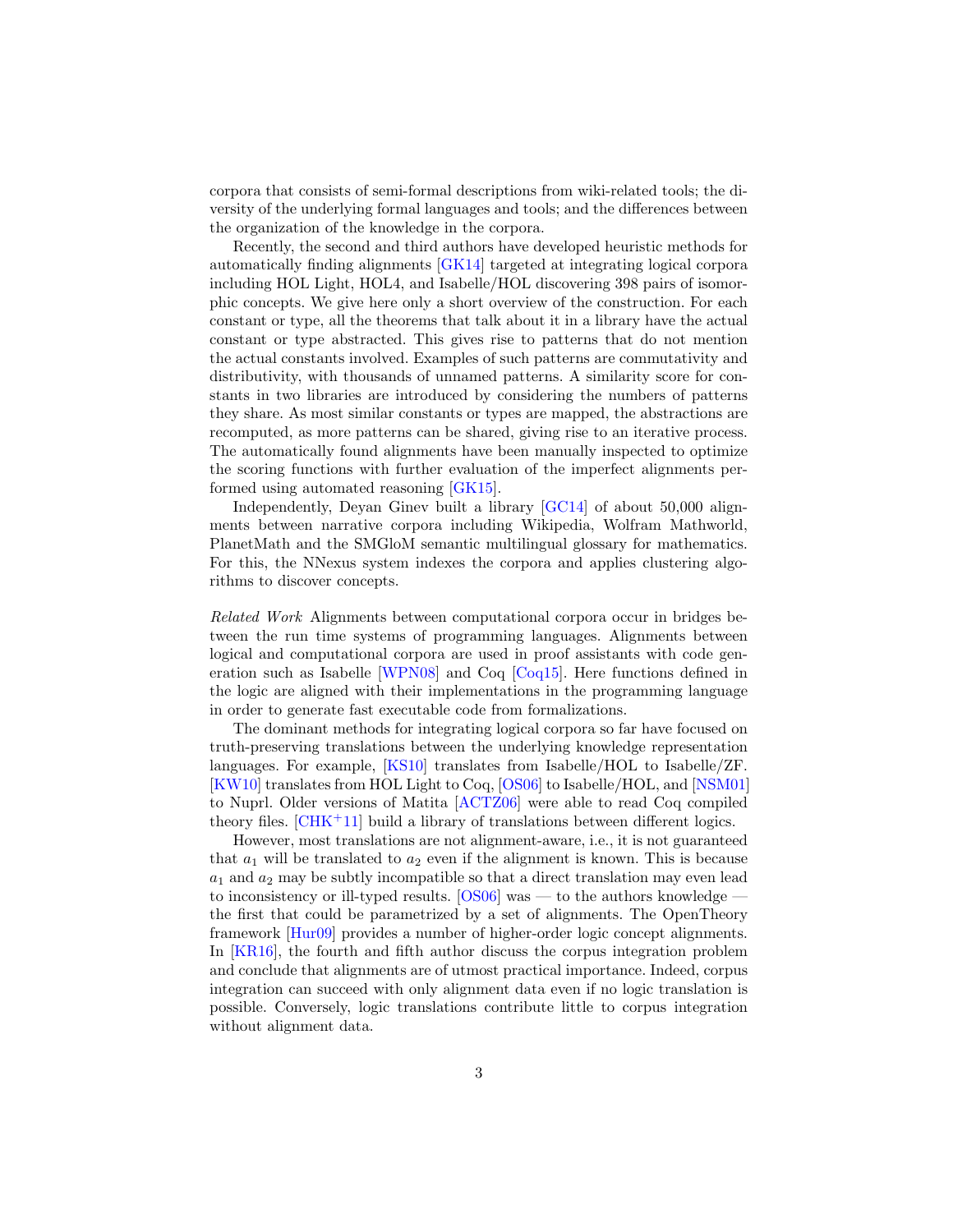Contribution and Overview Our contribution is three-fold.

First, we present a phenomenological study of alignments between proof assistant corpora, as well as with mathematical corpora in Section [2.](#page-3-0) We show a number of imperfect alignments and show how this can be used to benefit knowledge transfer. Second, we propose a standard for storing and sharing alignments (see Section  $5$ ), we cover the central ingredient – global identifiers based on MMT URIs  $[RK13]$  – in Section [3.](#page-7-0) Every symbol is assigned a unique way to access it across corpora and across logics. The URIs are used both in the system and to give several examples from logical and computational corpora in Appendix [A.](#page-10-0)

Most corpora are developed and maintained by separate, often disjoint communities. That makes it difficult for researchers to utilize alignments because no public resource exists for jointly building a large collection of alignments. Therefore we have started such a resource in form of a central repository as our third contribution — it is public, and we invite all researchers to contribute their alignments. We seeded our repository with the alignment sets mentioned above. Moreover, we are hosting a web-server that allows for conveniently querying for all symbols aligned with a given symbol, currently including  $\approx 12000$  alignments between proof assistant libraries and 22 alignments to semi-formal corpora (transitive closure not included). We describe this standard and infrastructure in Section [5.](#page-11-0)

## <span id="page-3-0"></span>2 Types of Alignments

Let us assume two corpora  $C_1, C_2$  with underlying foundational logics  $F_1, F_2$ . We examine examples for how two concepts  $a_i$  from  $C_i$  can be aligned in principle, in the sense of them representing the same abstract mathematical concept without there necesserarily being a rigorous, formal translation between them.

The types of alignments in this section are purely phenomenological in nature and may or may not be covered by the more precise definitions in Section [5.](#page-11-0)

Perfect Alignment If  $a_1$  and  $a_2$  are logically equivalent (modulo a translation  $\varphi$ between  $F_1$  and  $F_2$  that is fixed in the context), we speak of a perfect alignment. More precisely, all formal properties (type, definition, axioms) of  $a_1$  carry over to  $a_2$  and vice versa. Typical examples are primitive types and their associated operations. Consider:

 $Nat<sub>1</sub> : Type$   $Nat<sub>2</sub> : Type$ 

then translations between  $C_1$  and  $C_2$  can simply interchange  $a_1$  and  $a_2$ .

The above example is deceptively simple for two reasons. Firstly, it hides the problem that  $F_1$  and  $F_2$  do not necessarily share the symbol Type. Therefore, we need to assume that there are symbols  $\texttt{Type}_{1}$  and  $\texttt{Type}_{2}$ , which have been already aligned (perfectly). Such alignments are crucial for all fundamental constructors that occur in the types and characteristic theorems of the symbols we want to align such as Type,  $\rightarrow$ , bool,  $\wedge$ , etc. These alignments can be handled with the same methodology as discussed here. Therefore, here and below, we assume we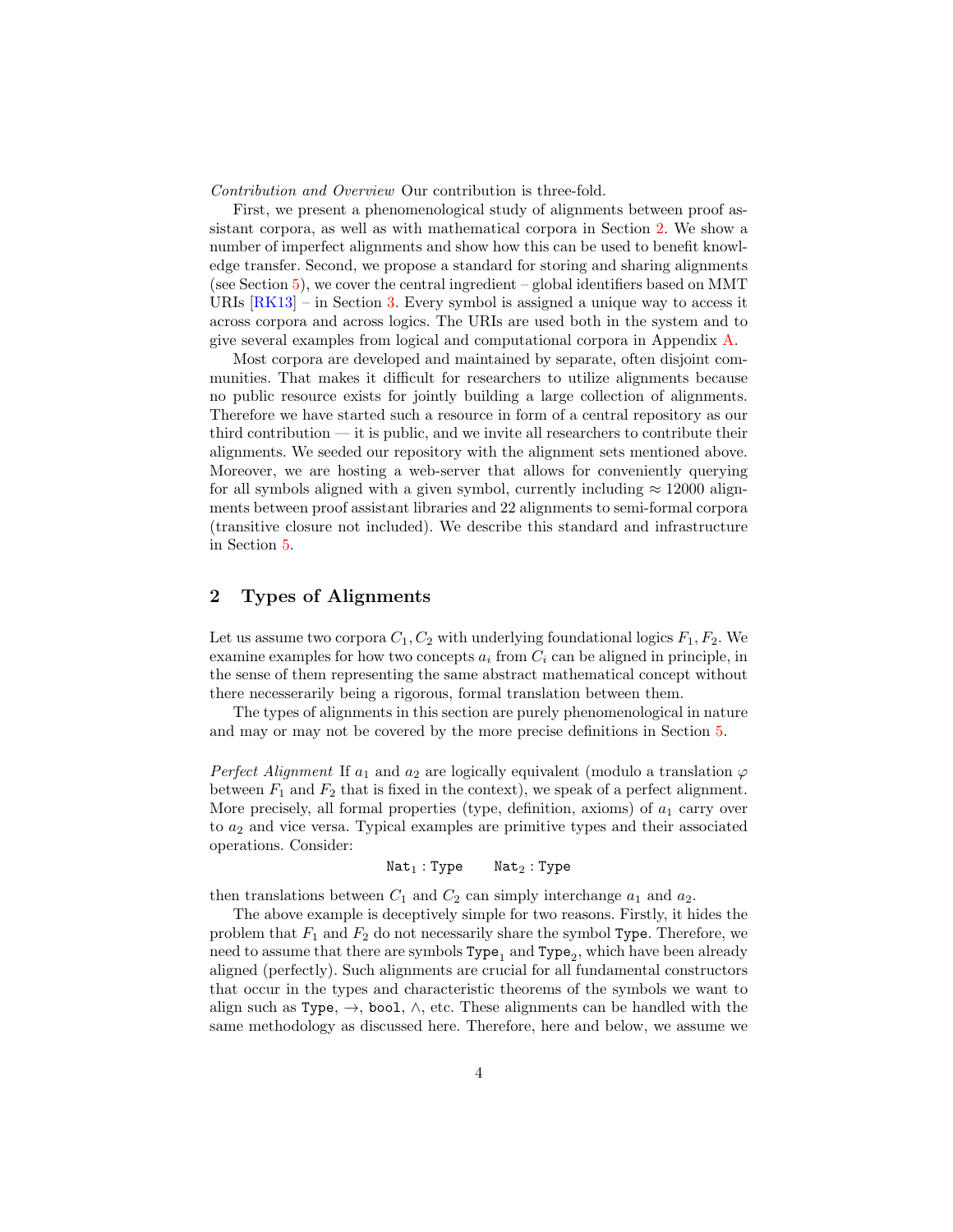have such alignments and simply use the same fundamental constructors for  $F_1$ and  $F_2$ .

Secondly, it ignores that we usually only want (and can reasonably expect) certain formal properties to carry over, namely those in the interface theory in the sense of [\[KR16\]](#page-15-12) - i.e. those properties that are still meaningful after abstracting away from the specific foundational logics  $F_i$ . For example, in [A](#page-10-0)ppendix A we give many perfect alignments between symbols that use different but interfaceequivalent definitions.

Alignment up to Argument Order Two function symbols can be perfectly aligned except that their arguments must be reordered when translating.

The most common example is function composition, whose arguments may be given in application order  $(f \circ q)$  or in diagram order  $(f: q)$ . Another example is given

```
contains<sub>1</sub> : (T : Type) \rightarrow SubSet T \rightarrow T \rightarrow boolin_2: (T : Type) \rightarrow T \rightarrow SubSet T \rightarrow bool
```
Here the expressions contains<sub>1</sub> $(T, A, x)$  and in<sub>2</sub> $(T, x, A)$  are aligned.

Alignment up to Determined Arguments The perfect alignment of two function symbols may be broken because they have different types even though they agree in most of their properties. This often occurs when  $F_1$  uses a more fine-granular type system than  $F_2$ , which requires additional arguments.

Examples are untyped and typed (polymorphic, homogeneous) equality: The former is binary, while the latter is ternary

$$
\begin{aligned} &\texttt{eq}_1:\texttt{Set}\rightarrow\texttt{Set}\rightarrow\texttt{bool} \\ &\texttt{eq}_2:(T:\texttt{Type})\rightarrow T\rightarrow T\rightarrow\texttt{bool}\end{aligned}.
$$

The types can be aligned, if we apply  $\varphi(\texttt{Set})$  to  $\texttt{eq}_2$ . Similar examples arise between simply- and dependently-typed foundations, where symbols in the latter take additional arguments.

These additional arguments are uniquely determined by the values of the other arguments, and a translation from  $C_1$  to  $C_2$  can drop them, whereas the reverse translations must infer them – but  $F_1$  usually has functionality for that (e.g. the type parameter of polymorphic equality is usually uniquely determined).

The additional arguments can also be proofs, used for example to represent partial functions as total functions, such as a binary and a ternary division operator

```
div_1 : Real \rightarrow Real \rightarrow Realdiv_2 : Real \rightarrow (d : Real) \rightarrow \vdash d \neq 0 \rightarrow Real
```
Here inferring the third argument is undecidable in general, and it is unique only in the presence of proof irrelevance.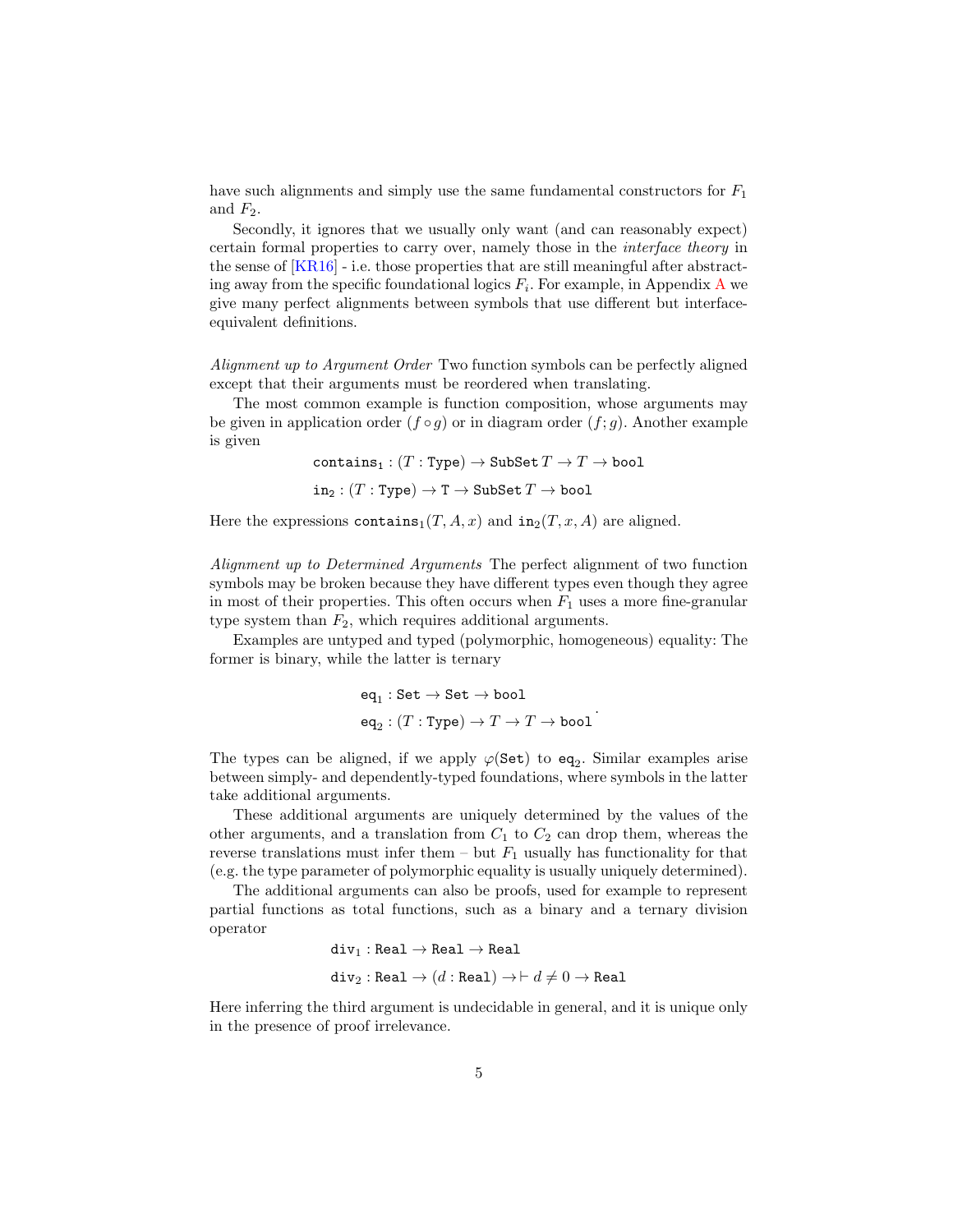Alignment up to Totality of Functions The functions  $a_1$  and  $a_2$  can be aligned everywhere where both are defined. This often happens since it is often convenient to represent partial functions as total ones by assigning values to all arguments. The most common example is division.  $div_1$  might both have the type Real  $\rightarrow$  Real  $\rightarrow$  Real with  $x \text{div}_1 0$  undefined and  $x \text{div}_2 0 = 0$ .

Here a translation from  $C_1$  to  $C_2$  can always replace  $div_1$  with  $div_2$ . The reverse translation can usually replace  $div_2$  with  $div_1$  but not always. In translationworthy data-expressions, it is typically sound; in formulas, it can easily be unsound because theorems about  $div_2$  might not require the restriction to non-zero denominators.

Alignment for Certain Arguments Two function symbols may be aligned only for certain arguments. This occurs if  $a_1$  has a smaller domain than  $a_2$ .

The most fundamental case is the function type constructor  $\rightarrow$  itself. For example,  $\rightarrow_1$  may be first-order in  $F_1$  and  $\rightarrow_2$  higher-order in  $F_2$ . Thus, a translation from  $C_1$  to  $C_2$  can replace  $\rightarrow_1$  with  $\rightarrow_2$ , whereas the reverse translation must be partial.

Another important class of examples is given by subtyping (or the lack thereof). For example, we could have

> $\texttt{plus}_{1}: \texttt{Nat} \rightarrow \texttt{Nat} \rightarrow \texttt{Nat}$  ${\tt plus}_2 : {\tt Real} \to {\tt Real} \to {\tt Real}$ .

Alignment up to Associativity An associative binary function (either logically associative or notationally right- or left-associative) can be defined as a flexary function, i.e., a function taking an arbitrarily long sequence of arguments. In this case, translations must fold or unfold the argument sequence. For example

$$
\mathtt{plus}_{1}: \mathtt{Nat} \to \mathtt{Nat} \to \mathtt{Nat} \qquad \mathtt{plus}_{2}: \mathtt{List}\, \mathtt{Nat} \to \mathtt{Nat}.
$$

All of the above types of alignments allow us to translate expressions between our corpora by modifying the lists of arguments the respective symbols are applied to, even if not always in a straight-forward way. The following types of alignments are more abstract, and any translation along them might be more dependent on the specifics of the symbols under consideration.

Contextual alignments Two symbols may be aligned only in certain contexts. For example, the complex numbers are represented as pairs of real numbers in some proof assistant libraries and as an inductive data type in others. Then only selected occurrences of pairs of real numbers can be aligned with the complex numbers.

Alignment with a Set of Declarations Here a single declaration in  $C_1$  is aligned with a set of declarations in  $C_2$ . An example is a conjunction  $a_1$  in  $C_1$  of axioms aligned with a set of single axioms in  $C_2$ . More generally, the conjunction of a set of  $C_1$ -statements may be equivalent to the conjunction of a set of  $C_2$ -statements.

Here translations are much more involved and may require aggregation or projection operators.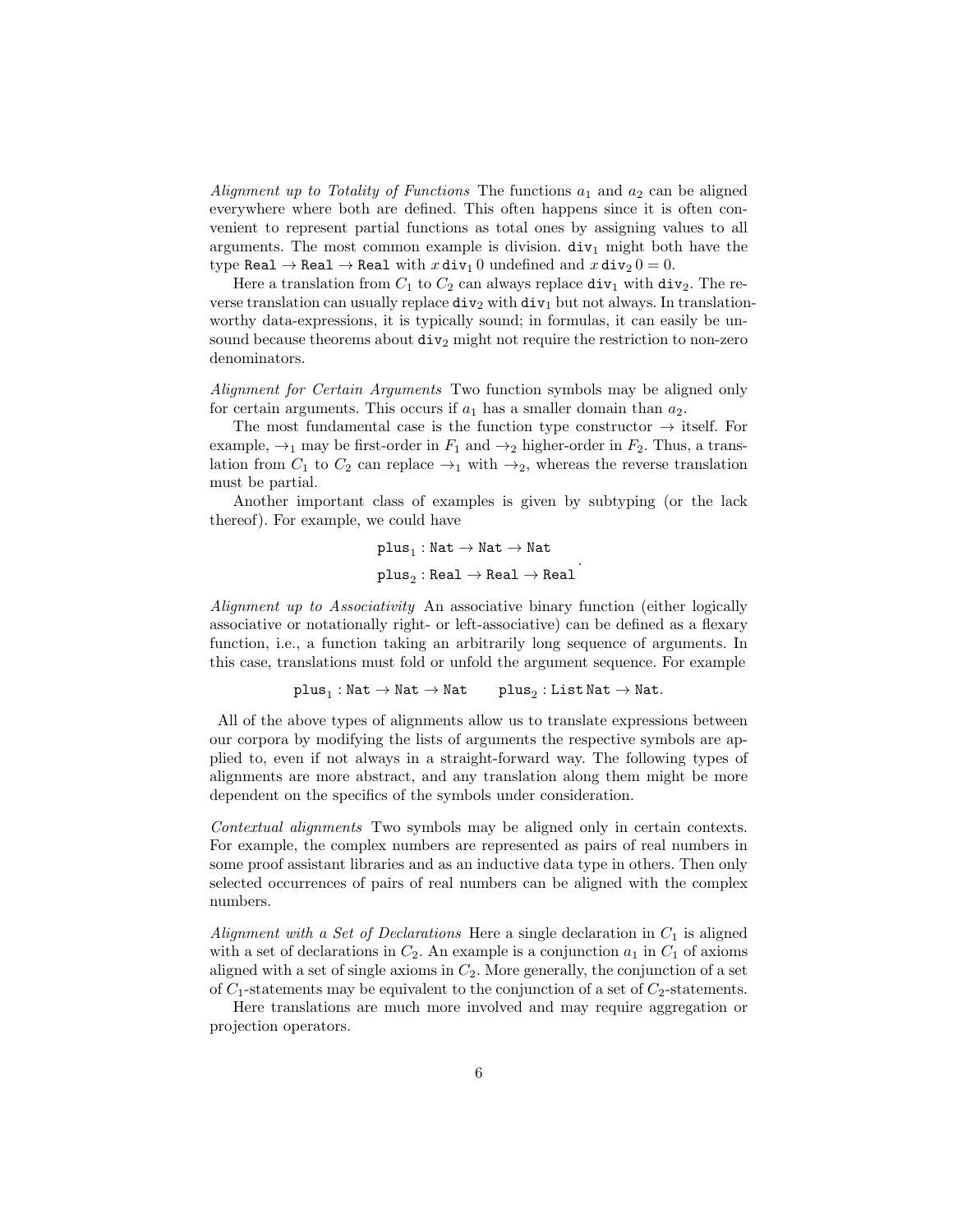Alignment between the Internal and External Perspective on Theories When reasoning about complex objects in a proof assistant (such as algebraic structures, or types with comparison) it is convenient to express them as theories that combine the actual type with operations on it or even properties of such operations. The different proof assistants often have incompatible mechanisms of expressing such theories including type classes, records and functors, with the additional distinction whether they are first-class objects or not.

We define the crucial difference for alignments here only by example. We speak of the internal perspective if we use a theory like

$$
\texttt{theory Magna}_1 = \{u_1: \texttt{Type}, \ \texttt{o}_1: u_1 \rightarrow u_1 \rightarrow u_1\}
$$

and of the external perspective if we use operations like

$$
\begin{aligned} &\texttt{Magma}_2: \texttt{Type}, \; u_2: \texttt{Magma}_2 \rightarrow \texttt{Type}, \\ &\texttt{\texttt{o}}_2: (G: \texttt{Magma}) \rightarrow u_2 \, G \rightarrow u_2 \, G \rightarrow u_2 \, G \end{aligned}
$$

Here we have a non-trivial, systematic translation from  $C_1$  to  $C_2$ . A reverse may also be possible, depending on the details of  $F_1$ .

Corpus-Foundation Alignment Orthogonal to all of the above, we have to consider alignments, where a symbol is primitive in one system but defined in another. More concretely,  $a_1$  can be built-into  $F_1$  whereas  $a_2$  is defined in  $F_2$ . This is common for corpora based on significantly different foundations, as each foundation is likely to select different primitives. Therefore, it mostly occurs for the most basic concepts. For example, the boolean connectives, integers and strings are defined in some systems but primitive in others, as in some foundations they may not be easy to define.

The corpus-foundation alignments can be reduced to previously considered cases if we follow the "foundations-as-theories" approach [\[KR16\]](#page-15-12), where the foundations themselves are represented in an appropriate logical framework. Then  $a_1$  is simply an identifier in the corpus of foundations of the framework  $F_1$ .

Opaque Alignments The above alignments focused on logical corpora, partially because logical corpora allow for precise and mechanizable treatment of logical equivalence. Indeed, alignments from a logical into a computational or narrative corpus tend to be opaque: Whether and in what way the aligned symbols correspond to each other is not (or not easily) machine-understandable. For example, if  $a_2$  refers to a function in a programming language library, that functions specification may be implicit or given only informally. Even worse, if  $a_2$  is a wiki article, it may be subject to constant revision.

Nonetheless, such alignments are immensely useful in practice and should not be discarded. Therefore, we speak of opaque alignments if  $a_2$  refers to a symbol whose semantics is unclear to machines.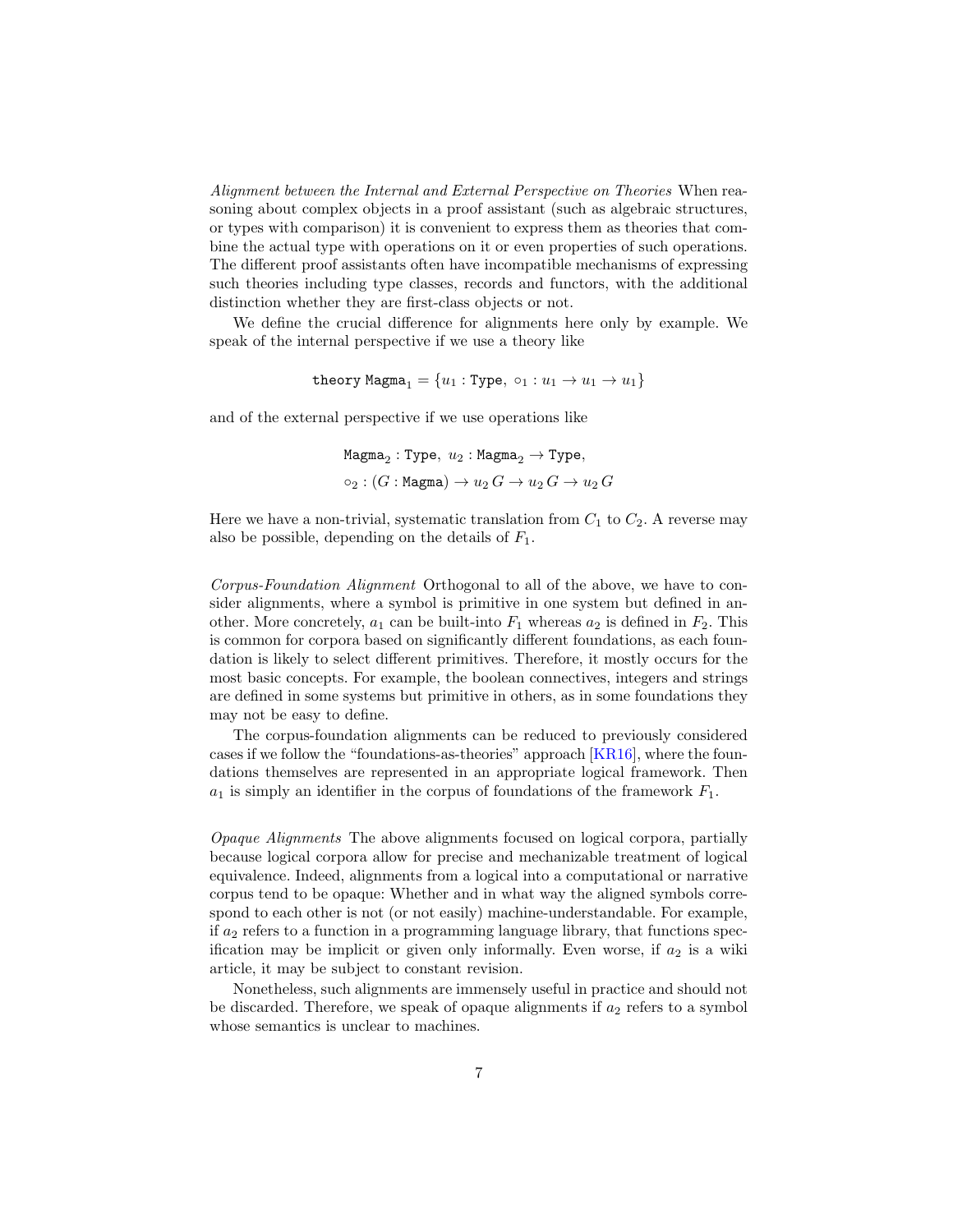## <span id="page-7-0"></span>3 Global Identifiers

An essential requirement for relating logical corpora is standardizing the identifiers so that each identifier in the corpus can be uniquely referenced. It is desirable to use a uniform naming schema so that the syntax and semantics of identifiers can be understood and implemented as generically as possible. Therefore, we use MMT URIs [\[RK13\]](#page-16-7), which have been specifically designed for that purpose.

#### 3.1 General Structure

Syntax MMT URIs are triples of the form

### NAMESPACE ? MODULE ? SYMBOL

The namespace part is a URI that serve as globally unique root identifiers of corpora, e.g. <http://mathhub.info/MyLogic/MyLibrary>. It is not necessary (although often useful) for namespaces to also be URLs, i.e., a reference to a physical location. But even if they are URLs, we do not specify what resource dereferencing should return. Note that because MMT URIs use ? as a separator, MODULE ? SYMBOL is the query part of the URI, which makes it easy to implement dereferencing in practice.<sup>[3](#page-7-1)</sup>

The module and symbol parts of an MMT URI are logically meaningful names defined in the corpus: The module is the container (e.g., a signature, functor, theory, class, etc.) and the symbol is a name inside the module (of a type, constant, axiom, theorem etc.). Both module and symbol name may consist of multiple /-separated segments to allow for nested modules and qualified symbol names.

MMT URIs allow arbitrary Unicode characters. However, ? and /, which MMT URIs use as delimiters, as well as any character not legal in URIs must be escaped using the %-encoding. We refer to RFC 3986/7 for details.

#### 3.2 Namespace Organization

MMT URIs standardize the syntax of the identifiers, but they still allow a lot of freedom how to assign URIs to the concepts in a specific corpus. This assignment is straightforward in principle — after all we only have to make sure that every concept has a unique URI. However, as we will see below, the structure of a corpus can pose some subtle issues that must be addressed carefully. Therefore, we quickly discuss commonly used corpus structures and how these can be used to form URIs systematically.

The common structuring feature of corpora is usually a directory tree. The leaves of this tree are files and contain modules. Moreover, each corpus usually

<span id="page-7-1"></span><sup>&</sup>lt;sup>3</sup> For simplicity in the remaining part of the paper we will not give complete HTTP links, but rather use single keyword abbreviations. Complete names of logics and modules are given in the online service.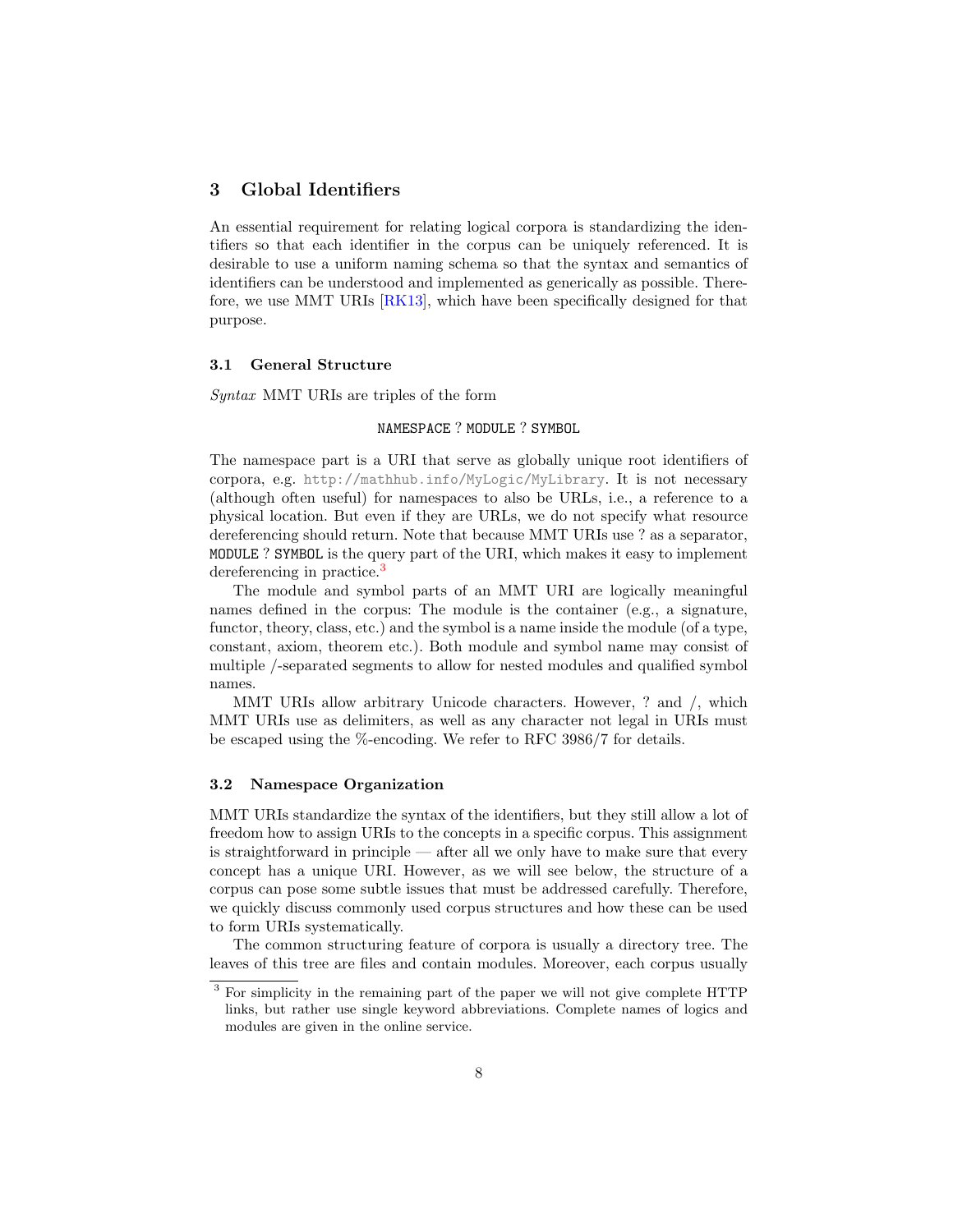has a certain root namespace. However, systems differ in how they subdivide a corpus into namespaces.

We distinguish the following cases:

- flat structure: All files share the same namespace regardless of their physical location in the directory tree. This naming schema is most well-known from SML. In this case, we can use the root namespace as the fixed namespace for all concepts in the corpus.
- directory-based structure: The namespace of a module is formed by concatenating the root namespace with the path to the directory containing it. There are two subcases regarding the treatment of the file name:
	- files-as-modules: Each file contains exactly one module, whose name is that of the file without the file name extension. The name of the module may be repeated explicitly in the file or may be left implicit. Files as explicitly named modules is most well-known as the convention of Java.
	- irrelevant file names: The file name is irrelevant, i.e., the grouping of modules into files within the same directory is arbitrary. In particular, a file can contain multiple modules.
- file-based structure: The namespace of a module is formed by concatenating the root namespace of the corpus with the path to the file containing it.

#### 3.3 URIs for Selected Proof Assistants

Using the principles defined above, we describe the MMT URI formation principles for some important proof assistants. In all cases, we also assign MMT URIs for the underlying foundations in order to refer to built-in concepts.

PVS [\[ORS92\]](#page-16-8) uses directory-based namespaces with irrelevant file names. Within a PVS corpus, the top-level modules are theories and (co)datatype declarations. The only possible nesting between them is that theories may contain (co)datatype declarations. Consequently, the module names have at most two segments. If a module is a (co)datatype, its symbols are the constructors, testers, etc. These are not hierarchical. If a module is a theory, its symbols are all declarations declared in it. These are not hierarchical. However, if a symbol name  $N$  is declared multiple times in the same module (due to overloading), we use two-level names of the form  $N/i$  where i numbers all declarations of N in that module (starting from 1).

Coq [\[Coq15\]](#page-15-9) uses directory-based namespaces with files as implicitly named modules. Coq modules can be nested. Besides the module name given implicitly by the file, Coq files can contain modules and module types. Symbols are all declarations inside a module. Their names can be hierarchic due to generative functor instantiation.

Matita uses the same URIs as Coq except for not allowing nested modules.

Mizar uses a flat namespace. The Mizar modules are the articles. The name of a module is the name of the article without the file name extension. There is no nesting of modules. The Mizar symbols are all the declarations inside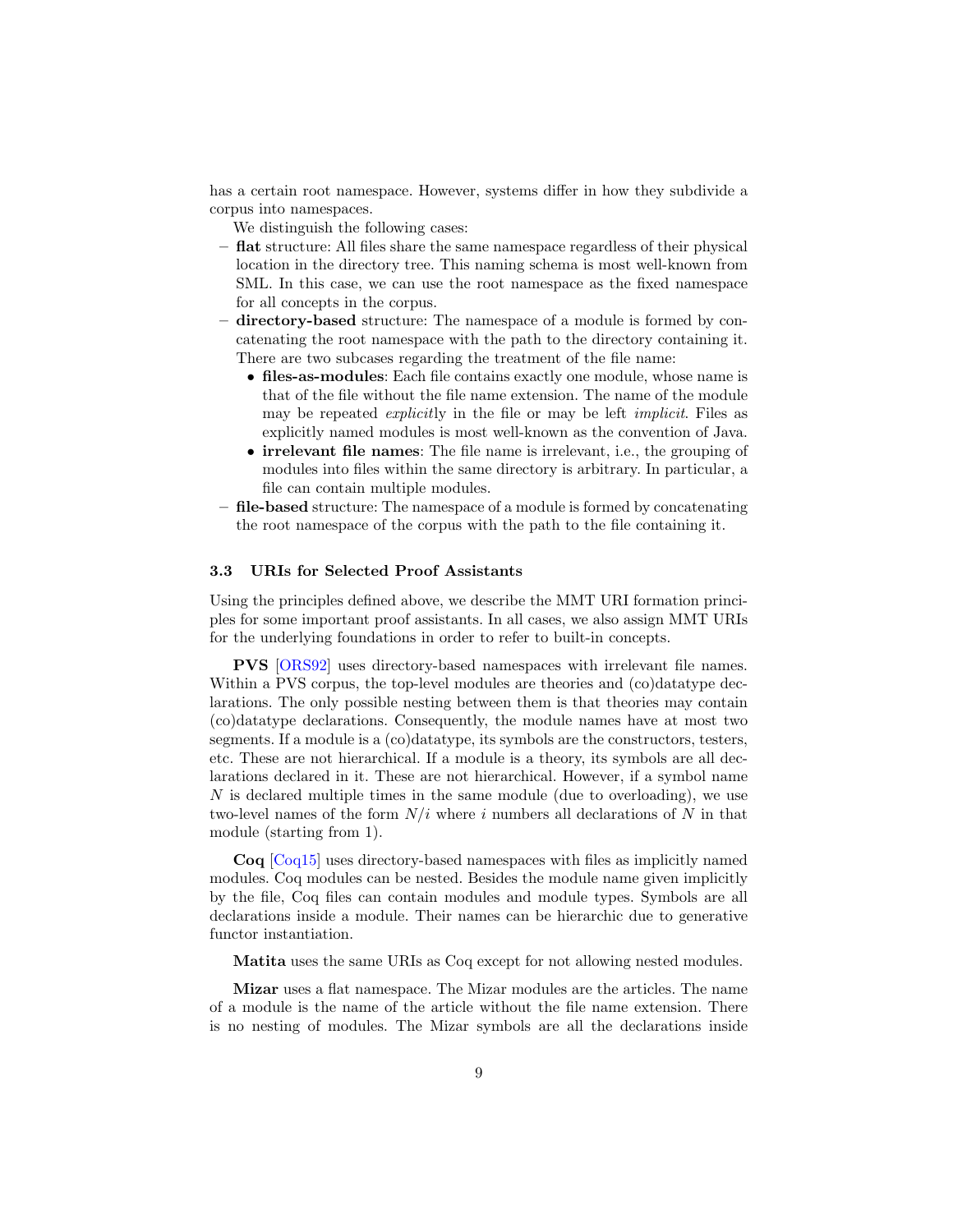an article. Their names are obtained through a heavily idiosyncratic naming schema that includes generating unique names by numbering the declarations of the same kind in each article. For example, the MMT URI of conjunction is <http://mizar.org/corpus?XBOOLEAN0?K4>

HOL Light does not have an obvious MMT URI formation principle because it does not maintain all its identifiers itself — instead it relies on the OCaml toplevel to store the assigned values. There are three kinds of HOL Light symbols: types, constants, and theorems; only the former two are visible to the HOL Light kernel. For each type or constant, we use the name visible to the HOL Light kernel. For each theorem, we use the OCaml binding name. OCaml toplevel symbols may be grouped into OCaml modules. This feature is seldom used, as it only affects theorem names: the kernel is also not aware of the OCaml module in which the definitions of constants or types are introduced.

This has the effect that different HOL Light files can be incompatible with each other. There are two reasons for this incompatibility: First, toplevel symbols may be overwritten by others, which means that the original ones are no longer accessible and a formalization might fail. This happens for example in case of the OCaml basic output function open in which gets overwritten by a theorem with the same name. Second, the loading of a file may change the state of HOL Light kernel or packages to one that is no longer compatible with another file [\[Wie09\]](#page-16-9). For example the theories complexnumbers.ml and complexes.ml both introduce the type complex but with different definitions.

Thus, HOL Light's names do not uniquely identify symbols. Therefore, we use directory-based namespaces with files-as-modules. For constants and types introduced by a module we add the prefixes const/ and type/ respectively. If a file contains OCaml modules, we use their names to form multi-segment module names. Accordingly, if symbols result from OCaml structures, we form multisegment symbol names. This has the effect that HOL Light URIs are formed in exactly the same way as for Coq.

The theorem well defined unordered pair from Flyspeck  $[H^+15]$  $[H^+15]$  is for example assigned the complete URI: http://github.com/flyspeck/flyspeck ? text formalization/packing/marchal3 ? Marchal cells 3.well defined unordered pair.

HOL4 internal module names correspond to names of files, however the names of types and constants are not associated with the modules. Furthermore, the names of constants and types are separate. To avoid ambiguity we use the same module names as for HOL Light.

Isabelle is a logical framework: Its distribution includes a number of object logics, and each Isabelle theory uses an object logic (or declares a new one). Isabelle uses files as explicitly named modules. However, it disregards the directory structure: The system makes sure that two modules with same name cannot be loaded in the same session even if they are stored in different directories. But as different object logics and different developments often declare incompatible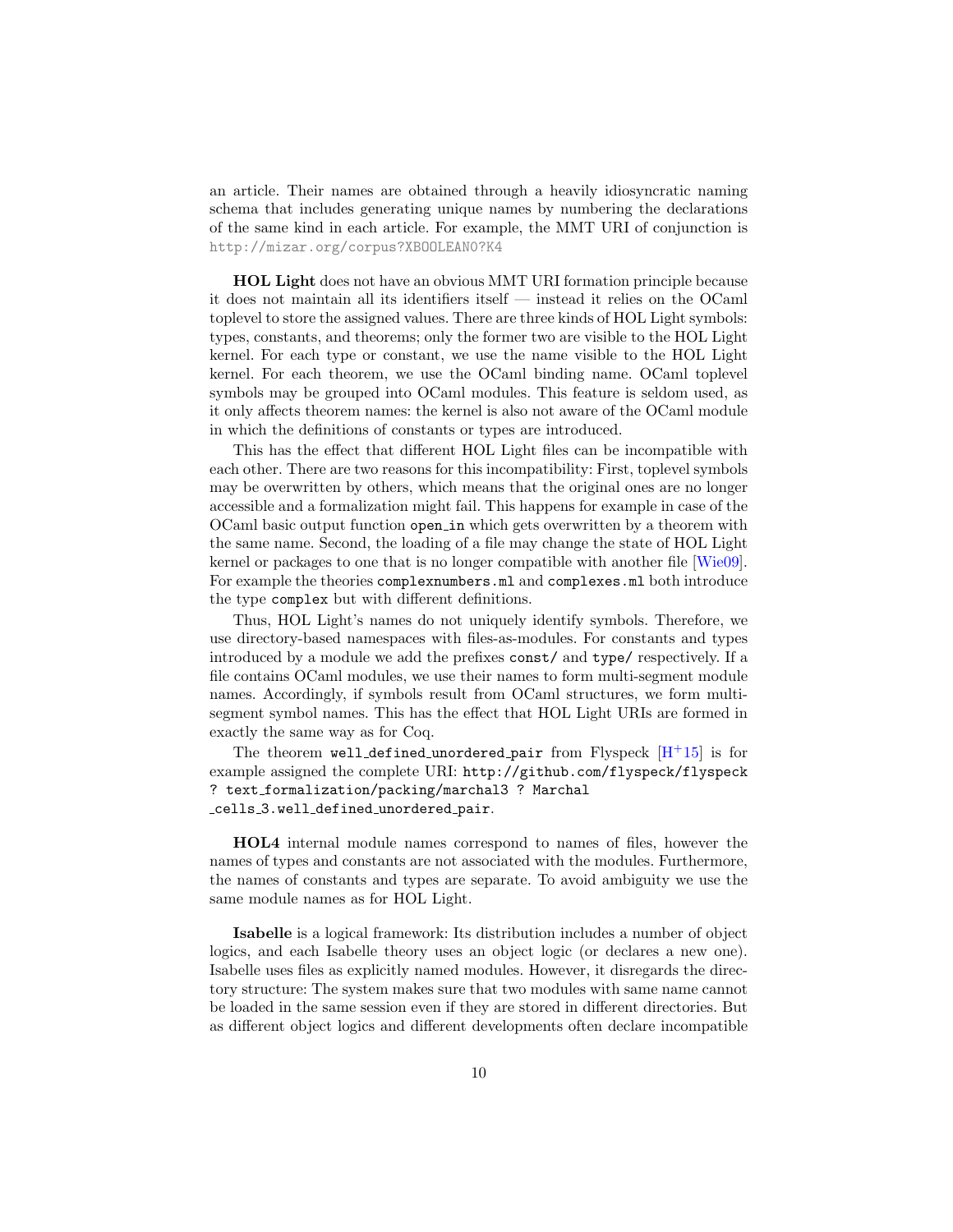notions, we still use directory-based namespaces to make sure all theories have unique namespaces.

Isabelle allows several module mechanisms including locales and type classes [\[HW06\]](#page-15-13). Therefore, we form nested module names by concatenating theory and locale/type class names.

### <span id="page-10-0"></span>4 Examples of Alignments

Using the MMT URIs defined in Section [3](#page-7-0) with the abbreviated proof assistant names we give a presentation of alignments across proof assistants for two representative concepts. We also include some alignments to programming languages, which are relevant for code generation. Thousands of other alignments, both perfect and imperfect, can be explored in mathhub.

Cartesian Product In constructive type theory, there are two common ways of expressing the non-dependent Cartesian product. First, if the foundation has inductive types such as the Calculus of Inductive Constructions, it can be an inductive type with one binary constructor. This is the case for:

– Coq ? Init/Datatypes ? prod.ind

– Matita ? datatypes/constructors ? Prod.ind

Second, if the foundation defines a dependent sum type, it is possible to express the Cartesian product as its non-dependent special case:

– [Isabelle?CTT/CTT?times](Isabelle ? CTT/CTT ? times)

In higher-order logic, the only way to introduce types is by using the typedef construction, which constructs a new type that is isomorphic to a certain subtype of an existing type. In particular, most HOL-based systems introduce the Cartesian product  $A \times B$  by using a unary predicate on  $A \to B \to$  bool:

– HOLLight ? pair/type ? prod

- HOL4 ? pair/type ? prod
- Isabelle ? HOL/Product ? prod

In set theory, it is also possible to restrict dependent sum types to obtain the Cartesian product. This approach is used in Isabelle/ZF:

– Isabelle ? ZF/ZF ? cart prod

In Mizar the Cartesian product is defined as functor in first-order logic. The definition invloves discharging the well-definedness condition. We defined functor is:

 $-$  Mizar ? ZFMISC<sub>-1</sub> ? K2

In PVS, the product type constructor is part of the system foundation:

– PVS ? foundation.PVS ? tuple tp

Cartesian products appear also in most programming languages and the code generators of various proof assistants do use a number of these:

- OCaml ? core ? \*
- Haskell ? core ? ,
- Scala ? core ? ,
- CPP ? std ? pair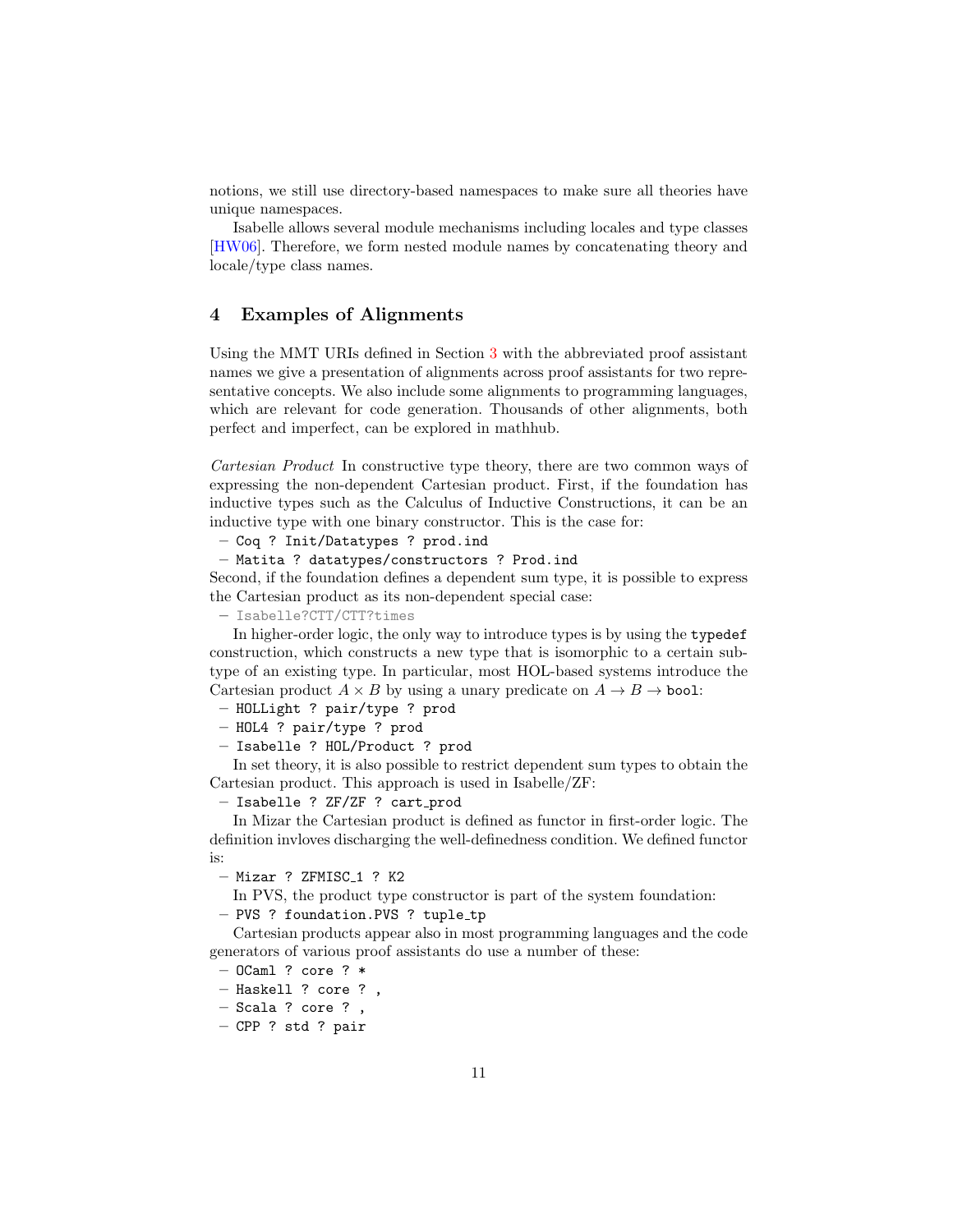Informal sources that can be aligned are e.g.:

- [https://en.wikipedia.org/wiki/Cartesian\\_product](https://en.wikipedia.org/wiki/Cartesian_product)
- [https://en.wikipedia.org/wiki/Product\\_type](https://en.wikipedia.org/wiki/Product_type)
- <http://mathworld.wolfram.com/CartesianProduct.html>

Concatenation of Lists In constructive type theory (e.g. for Matita, Coq), the append operation on lists can be defined as a fixed point. In higher-order logic, append for polymorphic lists can be defined by primitive recursion, as done by HOL Light and HOL4. Isabelle/HOL slightly differs from these two because it uses lists that were built with the co-datatype package  $[B+14]$  $[B+14]$ . In set theory, PVS and Isabelle/ZF also use primitive recursion for monomorphic lists. In Mizar, lists are represented by finite sequences, which are functions from a finite subset of natural numbers (one-based FINSEQ and zero-based XFINSEQ) with append provided. Concatenation of lists is also common in programming languages.

- Coq ? Init/Datatypes ? app
- HOLLight ? lists/const ? APPEND
- HOL4 ? list/const ? APPEND
- Isabelle ? HOL/List ? append
- PVS?Prelude.list props?append
- Isabelle ? ZF/List ZF ? app
- Mizar ? ORDINAL4 / K1
- OCaml ? core ? @
- Haskell ? core ? ++
- $-$  Scala ? core ?  $+$

## <span id="page-11-0"></span>5 A Standard and Database for Alignments

Based on the observations of the previous sections, we now define a standard for alignments that covers the practically relevant examples and types of alignments described in Section [2.](#page-3-0) We use the following formal grammar for collections of alignments:

| Collection |                | $ ::=$ (NSDef   Alignment   Comment)*     |
|------------|----------------|-------------------------------------------|
| NSDef      | $\therefore =$ | namespace String URI                      |
| Alignment  |                | $\therefore$ URI URI (String = "String")* |
| Comment    |                | $\equiv$ // String                        |

Here NSDef defines abbreviations for CURIEs (as defined by the W3C), which allows shortening URIs with the same long namespaces. An alignment is just a pair of URIs with a list of key-value pairs, which allows adding author/source, certainty scores, translation instructions, etc.

We also standardize some special keys and possible values that are important for practical applications. As a guiding criterion for defining these keys, we use how and in which directions expressions with head symbols  $s_1$  or  $s_2$  can be translated.

The simplest case is the following: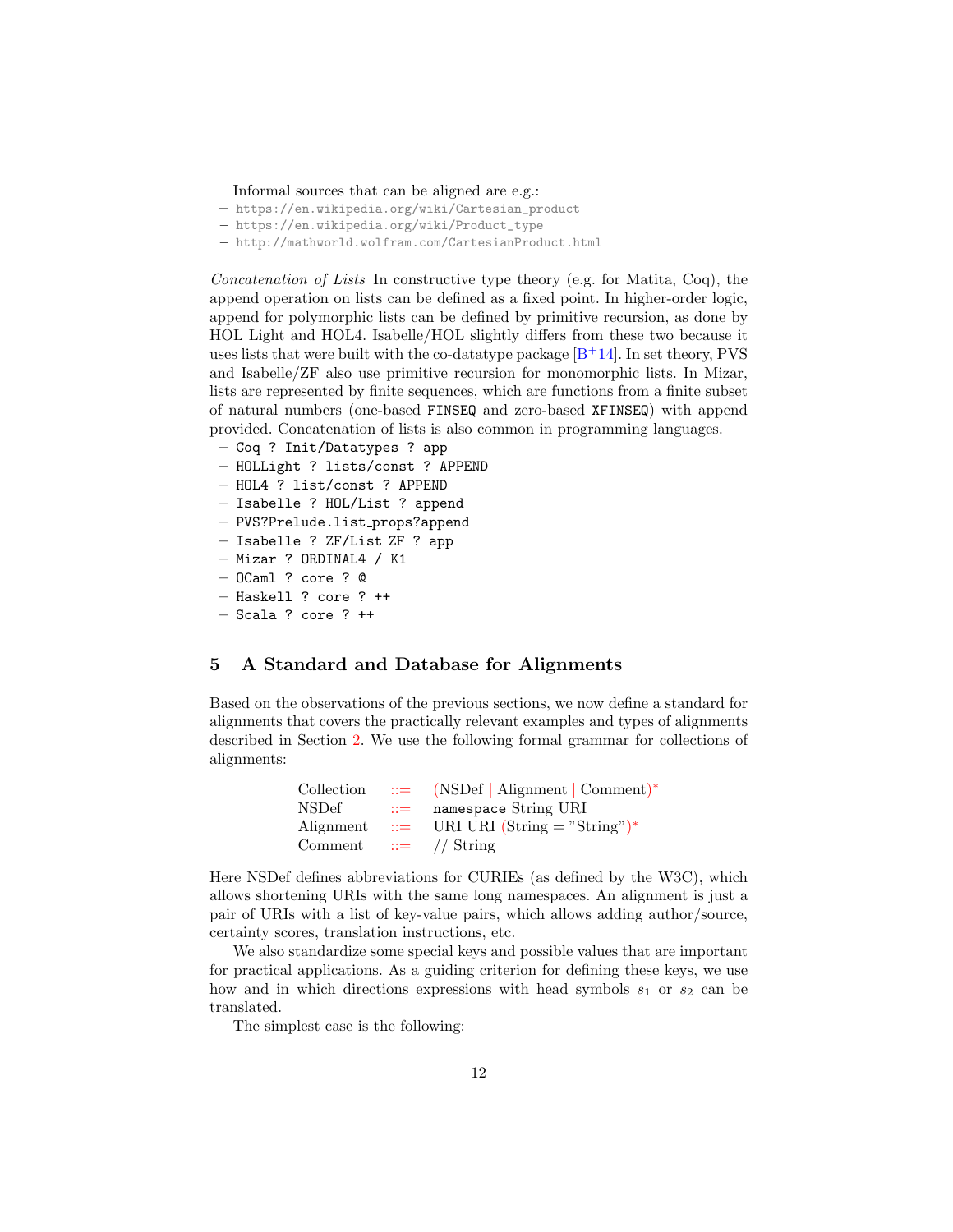**Definition 1.** A simple alignment between symbols  $s_1$  and  $s_2$  uses the key direction with the possible values forward, backward, and both. It induces the translation that replaces every occurrence of  $s_1$  with  $s_2$ , or of  $s_2$  with  $s_1$ according to the value of the key.

This subsumes perfect alignments (where the direction is both) and several unidirectional cases: alignment up to totality of functions or up to associativity, and alignment for certain arguments. The absence of this key indicates alignments where no translation is possible, in particular opaque alignments.

The following case covers alignments up to argument order or determined arguments:

Definition 2. An argument alignment uses the key arguments whose value A is of the form  $(i, j)^*$  where i and j are natural numbers.

It induces the translation of  $s_1(x_1, \ldots, x_m)$  to  $s_2(y_1, \ldots, y_n)$  where  $y_j$  is the recursive translation of  $x_i$  if  $(i, j)$  is among the pairs in A and inferred from the context if there is no i for which  $(i, j)$  is in A.

Another possible case is when two symbols are aligned in the same library. Although can be recovered by comparing their URIs, it is made explicit by the following tag.

**Definition 3.** An intracorporal alignment uses the key self who has a unique value true.

When some of the alignments are automatically generated they often come with a measure of similarity that is inferred by a statistical algorithm.

Definition 4. An automatically found alignment uses the key similarity whose value is a real number in  $[0,1]$ . This similarity score is most indicative when comparing alignments found in the same pair of corpora.

Example 1. We obtain the following argument alignments for some of the examples from Section [2:](#page-3-0)

> $Nat<sub>1</sub> Nat<sub>2</sub> direction = "both"$ eq<sub>1</sub> eq<sub>2</sub> arguments =  $"(1,2)(2,3)"$ contains<sub>1</sub> in<sub>2</sub> arguments =  $"(1, 1)(2, 3)(3, 2)"$

We have implemented alignments in the MMT system [\[Rab13\]](#page-16-10). Moreover, we have created a public repository<sup>[4](#page-12-0)</sup> and seeded it with a number of alignments (currently  $\approx 12000$ ) including the ones mentioned in this paper, the README of this repository furthermore describes the syntax for alignments above as well as the URI schemata for several proof assistants. The MMT system can be used to parse and serve all these alignments, implement the transitive closure, and (if possible) translate expressions according to alignments. Available alignments are shown in the MMT browser.

<span id="page-12-0"></span><sup>4</sup> <https://gl.mathhub.info/alignments/Public>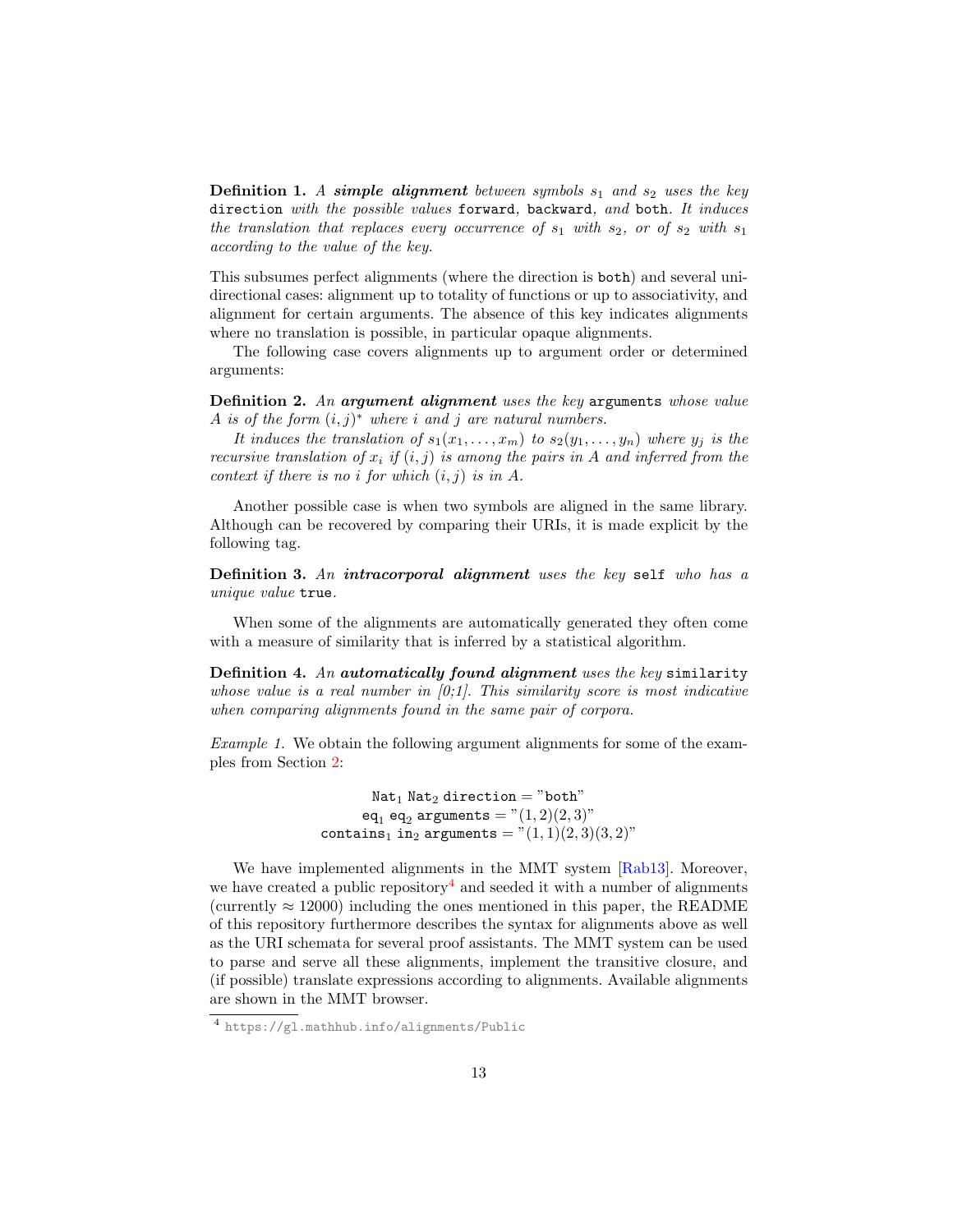

<span id="page-13-1"></span>Fig. 1. The Alignment-based Dictionary — External Resources

| <b>Formal Libraries</b> |                                                                  |
|-------------------------|------------------------------------------------------------------|
|                         | alignments type definition parsing notation metadata<br>tuple_tp |
| <b>PVS/Prelude</b>      | type<br>$tp \rightarrow tp \rightarrow tp$                       |
|                         | definition<br>$[A][B]$ pyssigma $A[x: \text{expr } A]B$          |

<span id="page-13-2"></span>Fig. 2. The Alignment-based Dictionary — Formal Resources

As an example service, we have started building an alignment-based math dictionary collecting formal and informal resources<sup>[5](#page-13-0)</sup>. For this we extend the above grammar by the following:

$$
ConceptAlignment := | String | URI |
$$

This assigns a mathematical concept (identified by the string) to a formal or informal resource (identified by the URI). The dictionary uses the above public repository, so additions to the latter will be added to the former. We have imported the  $\approx 50,000$  conceptual alignments from [\[GC14\]](#page-15-8), although we chose not to add them to the dictionary yet, since the majority of them are (due to the different intention behind the conceptual mappings in Nnexus) dubious, highly contextual or otherwise undesirable.

Each entry in the dictionary shows snippets from select online resources if available (Figure [1\)](#page-13-1), lists the associated formal URIs (Figure [2\)](#page-13-2) and available alignments between them (Figure [3\)](#page-14-2), and allows for conveniently adding new individual URIs to concept entries as well as new formal alignments (Figures [1](#page-13-1) and [4](#page-14-3) respectively).<sup>[6](#page-13-3)</sup>.

### 6 Conclusion

We have motivated and proposed a standard for aligning mathematical corpora. We presented examples of alignments between logical, computational, and semi-

<span id="page-13-0"></span><sup>5</sup> <https://mathhub.info/mh/mmt/:concepts?page=About>

<span id="page-13-3"></span> $6$  A well-seeded example are the entries for cartesian products at [https://mathhub.](https://mathhub.info/mh/mmt/:concepts?con=Cartesian%20Product) [info/mh/mmt/:concepts?con=Cartesian%20Product](https://mathhub.info/mh/mmt/:concepts?con=Cartesian%20Product) and the connected entry for product types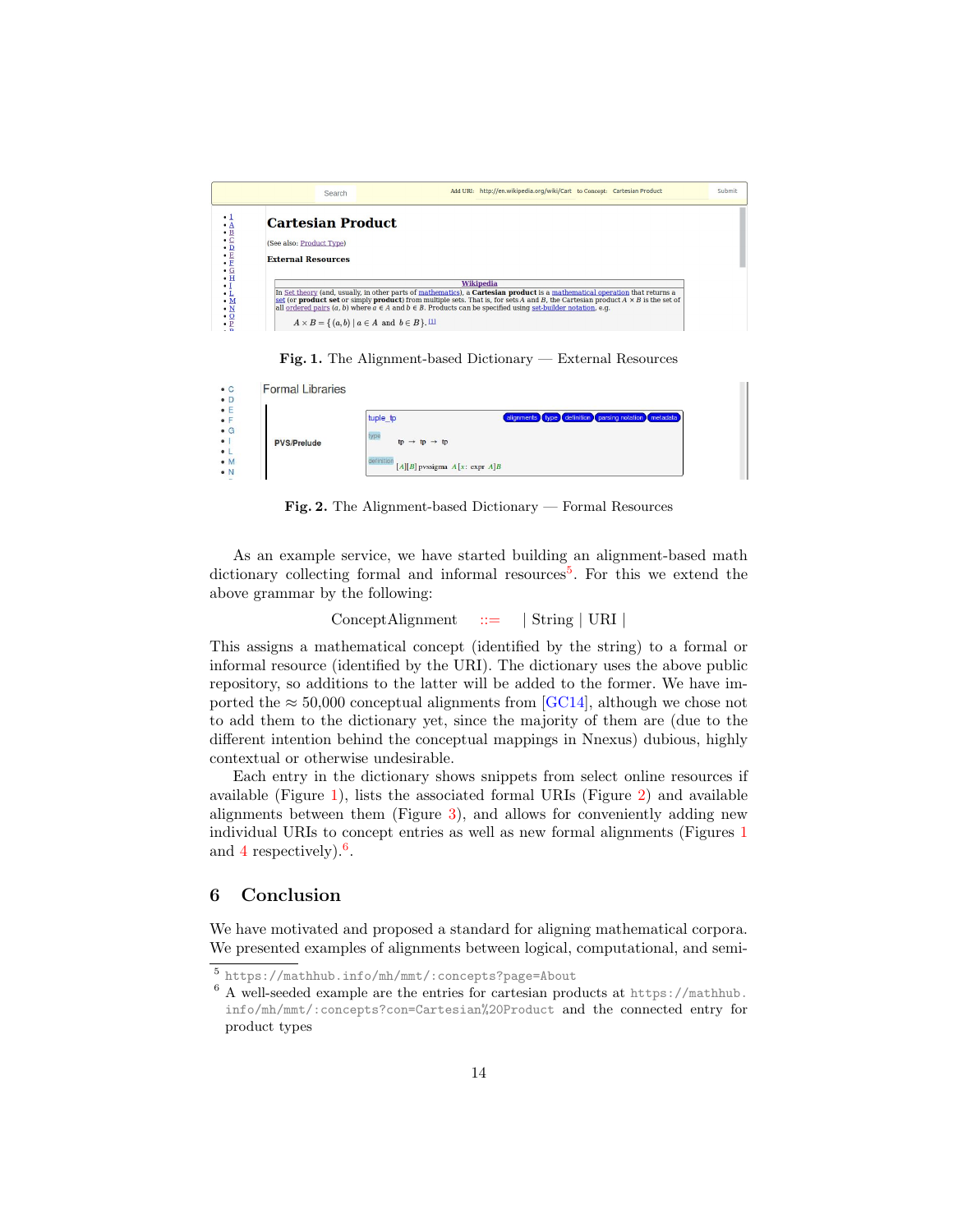|                               | ٠.                                              |                                            |        |                                        |
|-------------------------------|-------------------------------------------------|--------------------------------------------|--------|----------------------------------------|
| $\cdot$ B<br>$\cdot$ C        | <b>Formal Alignments</b>                        |                                            |        |                                        |
| $\bullet$ D                   | From                                            | To                                         |        | <b>Arguments Invertible Properties</b> |
| $\frac{1}{1}$<br>$\bullet$ G  | http://github.com/jrh13<br>/hol-light?pair?prod | http://isabelle.in.tum.de/?ZF/ZF?cart_prod | Simple | yes                                    |
| $\bullet$<br>$\bullet$ L<br>A | http://github.com/irh13<br>/hol-light?pair?prod | http://haskell.org/?core?.                 | Simple | yes                                    |

<span id="page-14-2"></span>Fig. 3. The Alignment-based Dictionary — Available Alignments

|       | Add Formal Alignment                        |  |
|-------|---------------------------------------------|--|
| From: | http://github.com/jrh13/hol-light?pair?prod |  |
|       | http://github.com/jrh13/hol-light?pair?prod |  |

| To:    | http://github.com/jrh13/hol-light?pair?prod | $\checkmark$ |
|--------|---------------------------------------------|--------------|
|        | invertible                                  |              |
|        | Attributes: arguments="(1,2)"               |              |
| Submit |                                             |              |

<span id="page-14-3"></span>Fig. 4. The Alignment based Dictionary - Field for Adding Alignments

formal corpora and classified the different examples. The presented MMT-based system for sharing such alignments has been preloaded with thousands of alignments between the various kinds of concepts, including proof assistant types and constants, programming language (including computer algebra) algorithms, and semi-formal descriptions.

Future work includes extending the automated discovery of alignments [\[GK14\]](#page-15-7) to foundations other than HOL. Our main focus was on the logical corpora, but we expect to be able to find much more opaque alignments. We invite the community to use the service. Finally we plan to integrate the use of the alignments database in the various mathematical knowledge management systems. In particular, we want to relate our methods and the alignment database to the tool chain for ontology alignment, e.g. the Alignment API [\[DESTdS11\]](#page-15-15) or the work on logic-independent formalization of alignments in DOL [\[CMK14\]](#page-15-16).

Acknowledgements We acknowledge financial support from the German Science Foundation (DFG) under grants KO 2428/13-1 and RA-1872/3-1 and the Austrian Science Fund (FWF) grant P26201.

### References

- <span id="page-14-1"></span>ACTZ06. A. Asperti, C. Sacerdoti Coen, E. Tassi, and S. Zacchiroli. Crafting a Proof Assistant. In T. Altenkirch and C. McBride, editors, TYPES, pages 18–32. Springer, 2006.
- <span id="page-14-0"></span>AGC<sup>+</sup>04. Andrea Asperti, Ferruccio Guidi, Claudio Sacerdoti Coen, Enrico Tassi, and Stefano Zacchiroli. A content based mathematical search engine: Whelp. In Jean-Christophe Filliâtre, Christine Paulin-Mohring, and Benjamin Werner, editors, Types for Proofs and Programs, International Workshop, TYPES 2004, volume 3839 of LNCS, pages 17–32. Springer, 2004.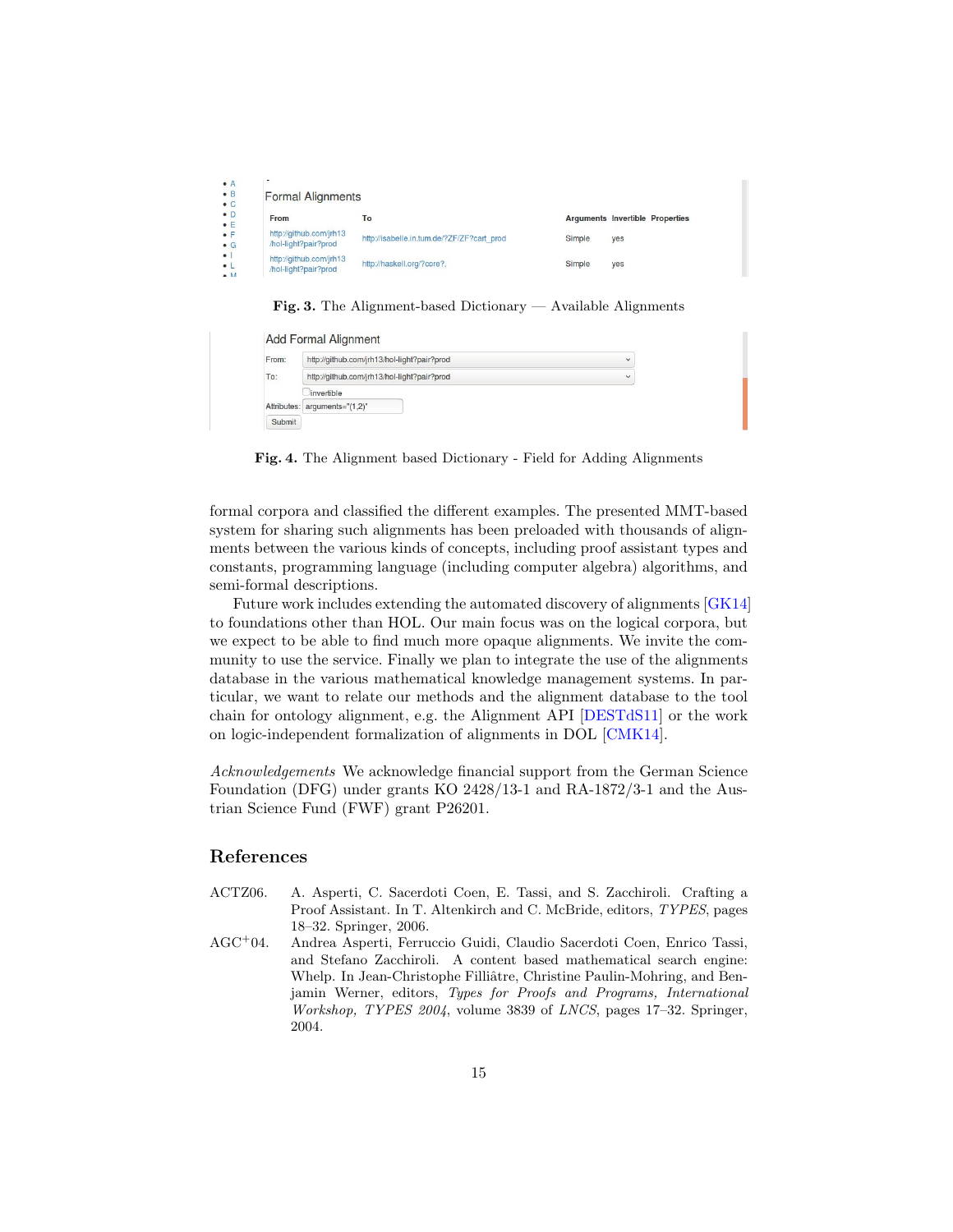- <span id="page-15-14"></span> $B+14.$ Jasmin Christian Blanchette et al. Truly modular (co)datatypes for Isabelle/HOL. In Gerwin Klein and Ruben Gamboa, editors, ITP, volume 8558 of LNCS, pages 93–110. Springer, 2014.
- <span id="page-15-1"></span>BFMP11. F. Bobot, J. Filliâtre, C. Marché, and A. Paskevich. Why3: Shepherd Your Herd of Provers. In Boogie 2011: First International Workshop on Intermediate Verification Languages, pages 53–64, 2011.
- <span id="page-15-10"></span>CHK<sup>+</sup>11. M. Codescu, F. Horozal, M. Kohlhase, T. Mossakowski, and F. Rabe. Project Abstract: Logic Atlas and Integrator (LATIN). In J. Davenport, W. Farmer, F. Rabe, and J. Urban, editors, *Intelligent Computer Mathe*matics, pages 289–291. Springer, 2011.
- <span id="page-15-16"></span>CMK14. Mihai Codescu, Till Mossakowski, and Oliver Kutz. A categorical approach to ontology alignment. In Proceedings of the 9th International Conference on Ontology Matching, pages 1–12. CEUR-WS.org, 2014.
- <span id="page-15-9"></span>Coq15. Coq Development Team. The Coq Proof Assistant: Reference Manual. Technical report, INRIA, 2015.
- <span id="page-15-15"></span>DESTdS11. J. David, J. Euzenat, F. Scharffe, and C. Trojahn dos Santos. The alignment api 4.0. Semantic Web, 2(1):3–10, 2011.
- <span id="page-15-0"></span>ESC07. J. Euzenat, P. Shvaiko, and Ebooks Corporation. Ontology matching. Springer, 2007.
- <span id="page-15-8"></span>GC14. Deyan Ginev and Joseph Corneli. Nnexus reloaded. In Watt et al. [\[WDS](#page-16-11)<sup>+</sup>14], pages 423–426.
- <span id="page-15-7"></span>GK14. Thibault Gauthier and Cezary Kaliszyk. Matching concepts across HOL libraries. In Stephen Watt, James Davenport, Alan Sexton, Petr Sojka, and Josef Urban, editors, CICM, volume 8543 of LNCS, pages 267–281. Springer Verlag, 2014.
- <span id="page-15-4"></span>GK15. Thibault Gauthier and Cezary Kaliszyk. Sharing HOL4 and HOL Light proof knowledge. In Martin Davis, Ansgar Fehnker, Annabelle McIver, and Andrei Voronkov, editors, LPAR, volume 9450 of LNCS, pages 372– 386. Springer, 2015.
- <span id="page-15-3"></span>GKU16. Thibault Gauthier, Cezary Kaliszyk, and Josef Urban. Initial experiments with statistical conjecturing over large formal corpora. In A. Kohlhase et al., editor, Work in Progress at CICM 2016, volume 1785 of CEUR, pages 219–228. CEUR-WS.org, 2016.
- <span id="page-15-6"></span> $H^+15.$ Thomas C. Hales et al. A formal proof of the Kepler conjecture. CoRR, abs/1501.02155, 2015.
- <span id="page-15-11"></span>Hur09. J. Hurd. OpenTheory: Package Management for Higher Order Logic Theories. In G. Dos Reis and L. Théry, editors, *Programming Languages for* Mechanized Mathematics Systems, pages 31–37. ACM, 2009.
- <span id="page-15-13"></span>HW06. Florian Haftmann and Makarius Wenzel. Constructive type classes in Isabelle. In Thorsten Altenkirch and Conor McBride, editors, Types for Proofs and Programs, International Workshop, TYPES 2006, volume 4502 of LNCS, pages 160–174. Springer, 2006.
- <span id="page-15-5"></span>KK13. Cezary Kaliszyk and Alexander Krauss. Scalable LCF-style proof translation. In Sandrine Blazy, Christine Paulin-Mohring, and David Pichardie, editors, ITP, volume 7998 of LNCS, pages 51–66. Springer Verlag, 2013.
- <span id="page-15-2"></span>KR14. Cezary Kaliszyk and Florian Rabe. Towards knowledge management for HOL Light. In Watt et al.  $[WDS^+14]$  $[WDS^+14]$ , pages 357-372.
- <span id="page-15-12"></span>KR16. M. Kohlhase and F. Rabe. QED Reloaded: Towards a Pluralistic Formal Library of Mathematical Knowledge. Journal of Formalized Reasoning, 9(1):201–234, 2016.